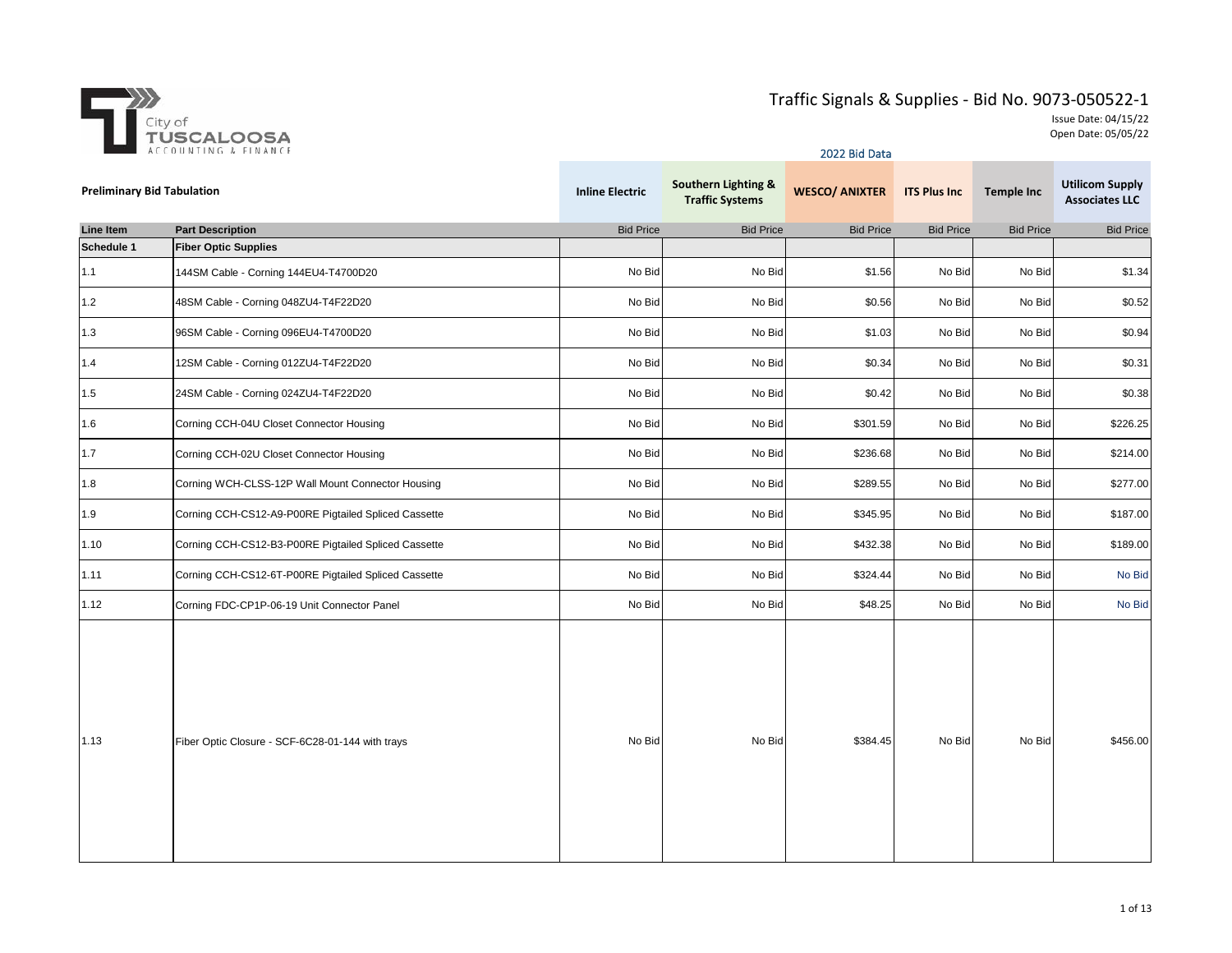

| A CCU UNITRO & FINANCE            |                                                                    | 2022 Bid Data          |                                                          |                       |                     |                   |                                                 |  |
|-----------------------------------|--------------------------------------------------------------------|------------------------|----------------------------------------------------------|-----------------------|---------------------|-------------------|-------------------------------------------------|--|
| <b>Preliminary Bid Tabulation</b> |                                                                    | <b>Inline Electric</b> | <b>Southern Lighting &amp;</b><br><b>Traffic Systems</b> | <b>WESCO/ ANIXTER</b> | <b>ITS Plus Inc</b> | <b>Temple Inc</b> | <b>Utilicom Supply</b><br><b>Associates LLC</b> |  |
| Line Item                         | <b>Part Description</b>                                            | <b>Bid Price</b>       | <b>Bid Price</b>                                         | <b>Bid Price</b>      | <b>Bid Price</b>    | <b>Bid Price</b>  | <b>Bid Price</b>                                |  |
| 1.14                              | Fiber Optic Closure - SCF-6C22-01-072 with trays                   | No Bid                 | No Bid                                                   | \$363.65              | No Bid              | No Bid            | \$343.00                                        |  |
| 1.15                              | Corning CCH-RM12-A9-P03RH                                          | No Bid                 | No Bid                                                   | \$431.06              | No Bid              | No Bid            | No Bid                                          |  |
| 1.16                              | Corning CCH-CP12-A9 CCH Connector Panel                            | No Bid                 | No Bid                                                   | \$86.95               | No Bid              | No Bid            | \$23.00                                         |  |
| 1.17                              | Corning CCH-CP06-A9 CCH Connector Panel                            | No Bid                 | No Bid                                                   | \$49.23               | No Bid              | No Bid            | \$15.75                                         |  |
| 1.18                              | Corning CCH-CP12-19T CCH Connector Panel                           | No Bid                 | No Bid                                                   | \$66.16               | No Bid              | No Bid            | \$32.75                                         |  |
| 1.19                              | Corning CCH-CP06-19T CCH Connector Panel                           | No Bid                 | No Bid                                                   | \$38.88               | No Bid              | No Bid            | \$16.25                                         |  |
| 1.20                              | Corning Unicams SM ST 95-200-51                                    | No Bid                 | No Bid                                                   | \$14.22               | No Bid              | No Bid            | \$20.00                                         |  |
| 1.21                              | Corning Unicams SM LC 95-200-41                                    | No Bid                 | No Bid                                                   | \$14.55               | No Bid              | No Bid            | \$19.00                                         |  |
| 1.22                              | Corning Fan-Out Kit FAN-BT25-12                                    | No Bid                 | No Bid                                                   | \$15.86               | No Bid              | No Bid            | \$21.00                                         |  |
| 1.23                              | Corning Heat Shrink Splice Protector 60MM 2806031-01               | No Bid                 | No Bid                                                   | \$43.11               | No Bid              | No Bid            | \$34.00                                         |  |
| <b>Schedule 1 Total</b>           |                                                                    |                        |                                                          | \$3,490.87            |                     |                   |                                                 |  |
| Schedule 2                        | <b>Junction Box Encolsures</b>                                     |                        |                                                          |                       |                     |                   |                                                 |  |
| 2.1                               | Junction Box (Quasite) - ALDOT Comm. Box - 2' x 3' x 24" - Tier 22 | \$1,252.00             | No Bid                                                   | No Bid                | No Bid              | No Bid            | No Bid                                          |  |
| 2.2                               | Junction Box (Quasite) - ALDOT Comm. Box - 3' x 4' x 24" - Tier 22 | \$1,285.00             | No Bid                                                   | No Bid                | No Bid              | No Bid            | No Bid                                          |  |
| <b>Schedule 2 Total</b>           |                                                                    | \$2,537.00             |                                                          |                       |                     |                   |                                                 |  |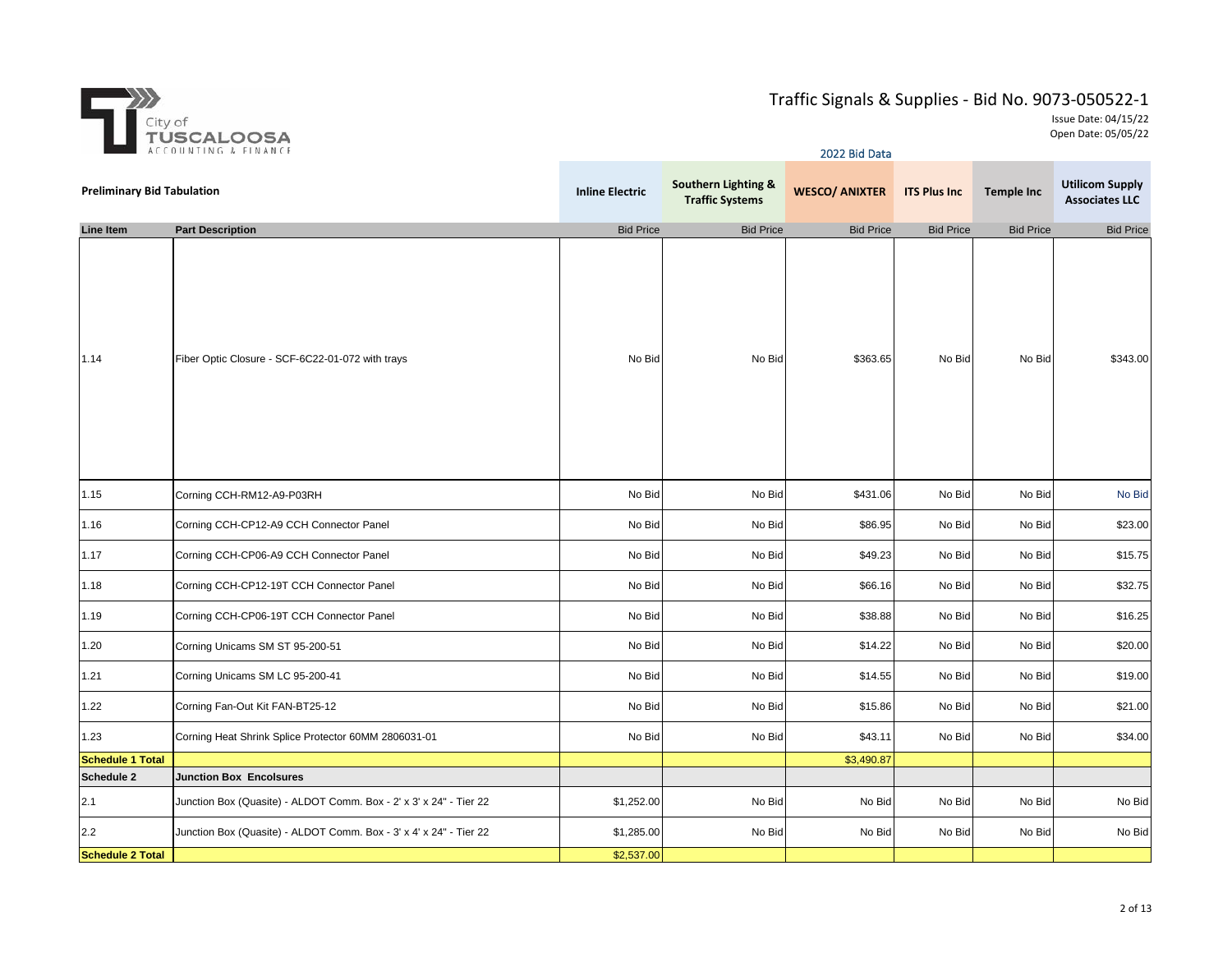

|                                   |                                                                          |                        |                                               | <b>2022 BIG Data</b>  |                      |                   |                                                 |
|-----------------------------------|--------------------------------------------------------------------------|------------------------|-----------------------------------------------|-----------------------|----------------------|-------------------|-------------------------------------------------|
| <b>Preliminary Bid Tabulation</b> |                                                                          | <b>Inline Electric</b> | Southern Lighting &<br><b>Traffic Systems</b> | <b>WESCO/ ANIXTER</b> | <b>ITS Plus Inc.</b> | <b>Temple Inc</b> | <b>Utilicom Supply</b><br><b>Associates LLC</b> |
| <b>Line Item</b>                  | <b>Part Description</b>                                                  | <b>Bid Price</b>       | <b>Bid Price</b>                              | <b>Bid Price</b>      | <b>Bid Price</b>     | <b>Bid Price</b>  | <b>Bid Price</b>                                |
| Schedule 3                        | <b>NEMA Control Cabinets</b>                                             |                        |                                               |                       |                      |                   |                                                 |
| 3.1                               | NEMA 12 Position Control Cabinet per Specs - Standard Finish             | No Bid                 | No Bid                                        | No Bid                | No Bid               | \$14,339.00       | No Bid                                          |
| 3.2                               | NEMA 12 Position Control Cabinet per Specs - Primed & Painted Black      | No Bid                 | No Bid                                        | No Bid                | No Bid               | \$15,198.00       | No Bid                                          |
| 3.3                               | NEMA 16 Position Control Cabinet per Specs - Standard Finish             | No Bid                 | No Bid                                        | No Bid                | No Bid               | \$14,947.00       | No Bid                                          |
| 3.4                               | NEMA 16 Position Control Cabinet per Specs - Primed & Painted Black      | No Bid                 | No Bid                                        | No Bid                | No Bid               | \$15,804.00       | No Bid                                          |
| 3.5                               | Eagle ELS1014, Super P Cabinet w/Integrated UPS - Standard Finish        | No Bid                 | No Bid                                        | No Bid                | No Bid               | \$18,673.00       | No Bid                                          |
| 3.6                               | Eagle ELS1014, Super P Cabinet w/Integrated UPS - Primed & Painted Black | No Bid                 | No Bid                                        | No Bid                | No Bid               | \$19,769.00       | No Bid                                          |
| <b>Schedule 3 Total</b>           |                                                                          |                        |                                               |                       |                      | \$98,730.00       |                                                 |
| <b>Schedule 4</b>                 | <b>Street Light Poles &amp; Transformer Bases</b>                        |                        |                                               |                       |                      |                   |                                                 |
| 4.1                               | Street Light Poles (Complete Assembly) per Specs                         | \$5,253.00             | \$8,450.00                                    | No Bid                | No Bid               | No Bid            | No Bid                                          |
| 4.2                               | Transformer Bases (replacement) per Specs TB1                            | \$620.00               | \$375.00                                      | No Bid                | No Bid               | No Bid            | No Bid                                          |
| 4.3                               | Transformer Bases (replacement) per Specs TB2                            | \$584.00               | \$525.00                                      | No Bid                | No Bid               | No Bid            | No Bid                                          |
| 4.4                               | Transformer Bases (replacement) per Specs TB3                            | \$789.00               | \$540.00                                      | No Bid                | No Bid               | No Bid            | No Bid                                          |
| <b>Schedule 4 Total</b>           |                                                                          | \$7,246.00             | \$9,890.00                                    |                       |                      |                   |                                                 |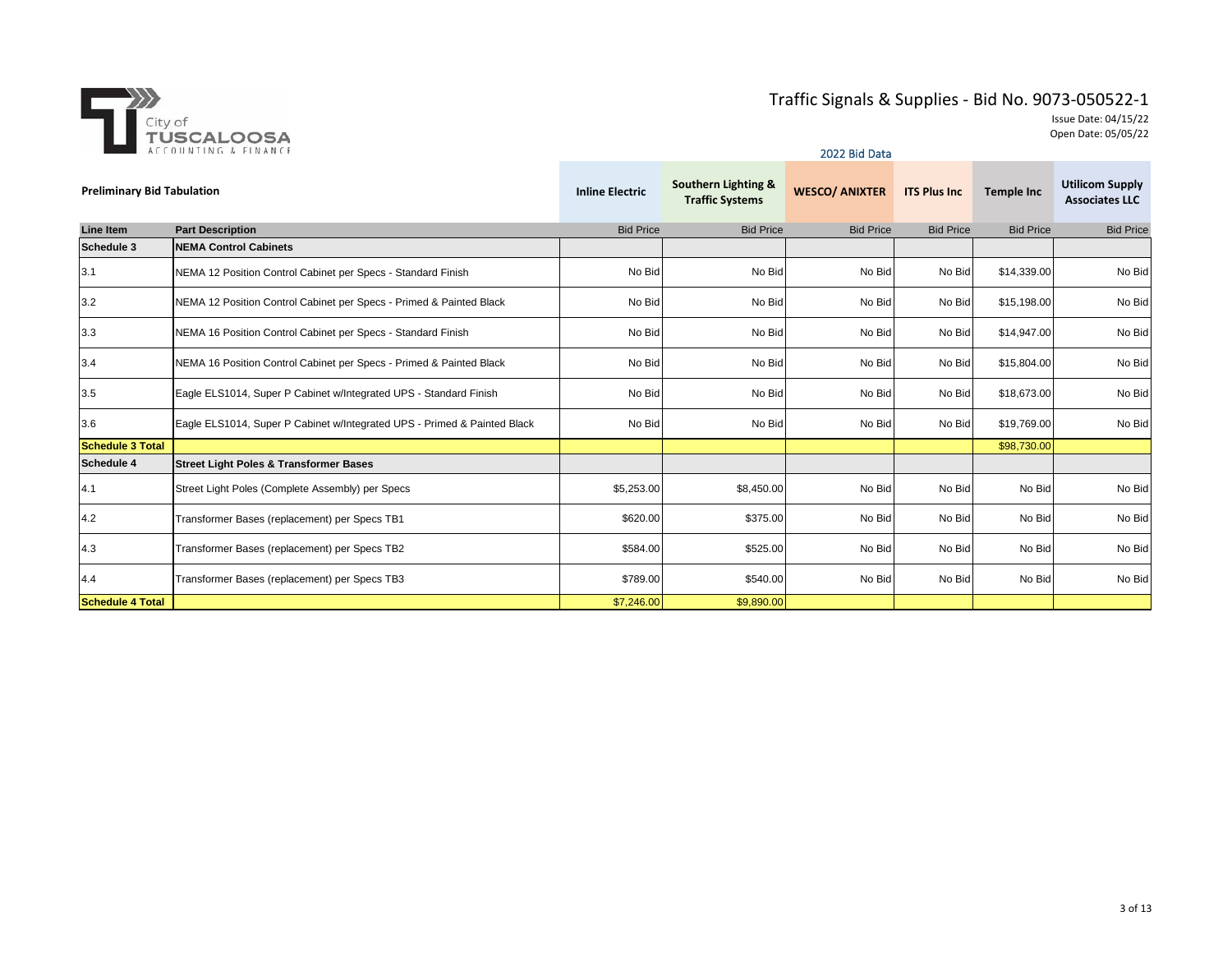

|                                   | ACCOUNTING & FINANCE                                                                                                             |                        | 2022 Bid Data                                 |                       |                     |                   |                                                 |
|-----------------------------------|----------------------------------------------------------------------------------------------------------------------------------|------------------------|-----------------------------------------------|-----------------------|---------------------|-------------------|-------------------------------------------------|
| <b>Preliminary Bid Tabulation</b> |                                                                                                                                  | <b>Inline Electric</b> | Southern Lighting &<br><b>Traffic Systems</b> | <b>WESCO/ ANIXTER</b> | <b>ITS Plus Inc</b> | <b>Temple Inc</b> | <b>Utilicom Supply</b><br><b>Associates LLC</b> |
| <b>Line Item</b>                  | <b>Part Description</b>                                                                                                          | <b>Bid Price</b>       | <b>Bid Price</b>                              | <b>Bid Price</b>      | <b>Bid Price</b>    | <b>Bid Price</b>  | <b>Bid Price</b>                                |
| Schedule 5                        | <b>Camera Supplies</b>                                                                                                           |                        |                                               |                       |                     |                   |                                                 |
| 5.1                               | <b>Ubiquity NanoStation M5</b>                                                                                                   | No Bid                 | No Bid                                        | No Bid                | No Bid              | No Bid            | \$96.00                                         |
| 5.2                               | Ubiquity VLRM58 Wireless Access Point (5.8 GHz)                                                                                  | No Bid                 | No Bid                                        | No Bid                | No Bid              | No Bid            | \$198.00                                        |
| 5.3                               | Transition Networks SISPM1040-362-LRT Hardened Managed POE Network<br>Switch                                                     | No Bid                 | No Bid                                        | No Bid                | No Bid              | No Bid            | \$890.00                                        |
| 5.4                               | Transition Networks SISPM1040-384-LRT-C Hardened Managed POE Network<br>Switch                                                   | No Bid                 | No Bid                                        | No Bid                | No Bid              | No Bid            | \$1,323.00                                      |
| 5.5                               | Transition Networks TN-GLC-BX-D SFP Module, Cisco Compatible, 10km 1000-<br>BX 1490 nm, TX/1310 nm RX Single Fiber, LC, SM       | No Bid                 | No Bid                                        | No Bid                | No Bid              | No Bid            | \$137.50                                        |
| 5.6                               | Transition Networks TN-GLC-BX-U SFP Transceiver Module, Cisco Compatible,<br>1000-BX 1310 nm, TX/1490 nm RX Single Fiber, LC, SM | No Bid                 | No Bid                                        | No Bid                | No Bid              | No Bid            | \$137.50                                        |
| 5.7                               | Transition Networks TN-GLC-BX-U-20 SPF Transceiver Module                                                                        | No Bid                 | No Bid                                        | No Bid                | No Bid              | No Bid            | \$274.95                                        |
| 5.8                               | Transition Networks TN-GLC-BX-D-20 SPF Transceiver Module                                                                        | No Bid                 | No Bid                                        | No Bid                | No Bid              | No Bid            | \$274.95                                        |
| 5.9                               | Mean Well RS-75-12 Power Supply                                                                                                  | No Bid                 | No Bid                                        | No Bid                | No Bid              | No Bid            | \$32.00                                         |
| 5.10                              | Mean Well RS-75-48 Power Supply                                                                                                  | No Bid                 | No Bid                                        | No Bid                | No Bid              | No Bid            | \$34.00                                         |
| 5.11                              | AXIS T8134 Midspan-POE Injector                                                                                                  | No Bid                 | No Bid                                        | No Bid                | No Bid              | No Bid            | \$159.50                                        |
| 5.12                              | AXIS Q6054-E PTZ Dome Network Camera with Pendant Mount, Pendant Arm,<br>POE Injector                                            | No Bid                 | No Bid                                        | No Bid                | No Bid              | No Bid            | \$3,020.00                                      |
| 5.13                              | AXIS P5654-E PTZ Dome Network Camera with Pendant Mount, Pendant Arm,<br>POE Injector                                            | No Bid                 | No Bid                                        | No Bid                | No Bid              | No Bid            | \$1,989.00                                      |
| 5.14                              | AXIS P1435-LE Fixed Network Camera (outdoor) with Wall Mount                                                                     | No Bid                 | No Bid                                        | No Bid                | No Bid              | No Bid            | \$694.00                                        |
| 5.15                              | AXIS M3045-V Network Camera with Mount                                                                                           | No Bid                 | No Bid                                        | No Bid                | No Bid              | No Bid            | \$352.00                                        |
| 5.16                              | AXIS M3105-LVE Fixed Dome Network Camera with Mount                                                                              | No Bid                 | No Bid                                        | No Bid                | No Bid              | No Bid            | \$394.00                                        |
| <b>Schedule 5 Total</b>           |                                                                                                                                  |                        |                                               |                       |                     |                   | \$10,006.40                                     |
| Schedule 6                        | <b>LED Traffic Lamps</b>                                                                                                         |                        |                                               |                       |                     |                   |                                                 |
| 6.1                               | 12" LED Red Traffic Lamp with 5-Year Warranty                                                                                    | No Bid                 | \$42.00                                       | No Bid                | No Bid              | \$38.00           | \$30.00                                         |
| 6.2                               | 12" LED Yellow Traffic Lamp with 5-Year Warranty                                                                                 | No Bid                 | \$42.00                                       | No Bid                | No Bid              | \$42.00           | \$30.00                                         |
| 6.3                               | 12" LED Green Traffic Lamp with 5-Year Warranty                                                                                  | No Bid                 | \$42.00                                       | No Bid                | No Bid              | \$42.00           | \$30.00                                         |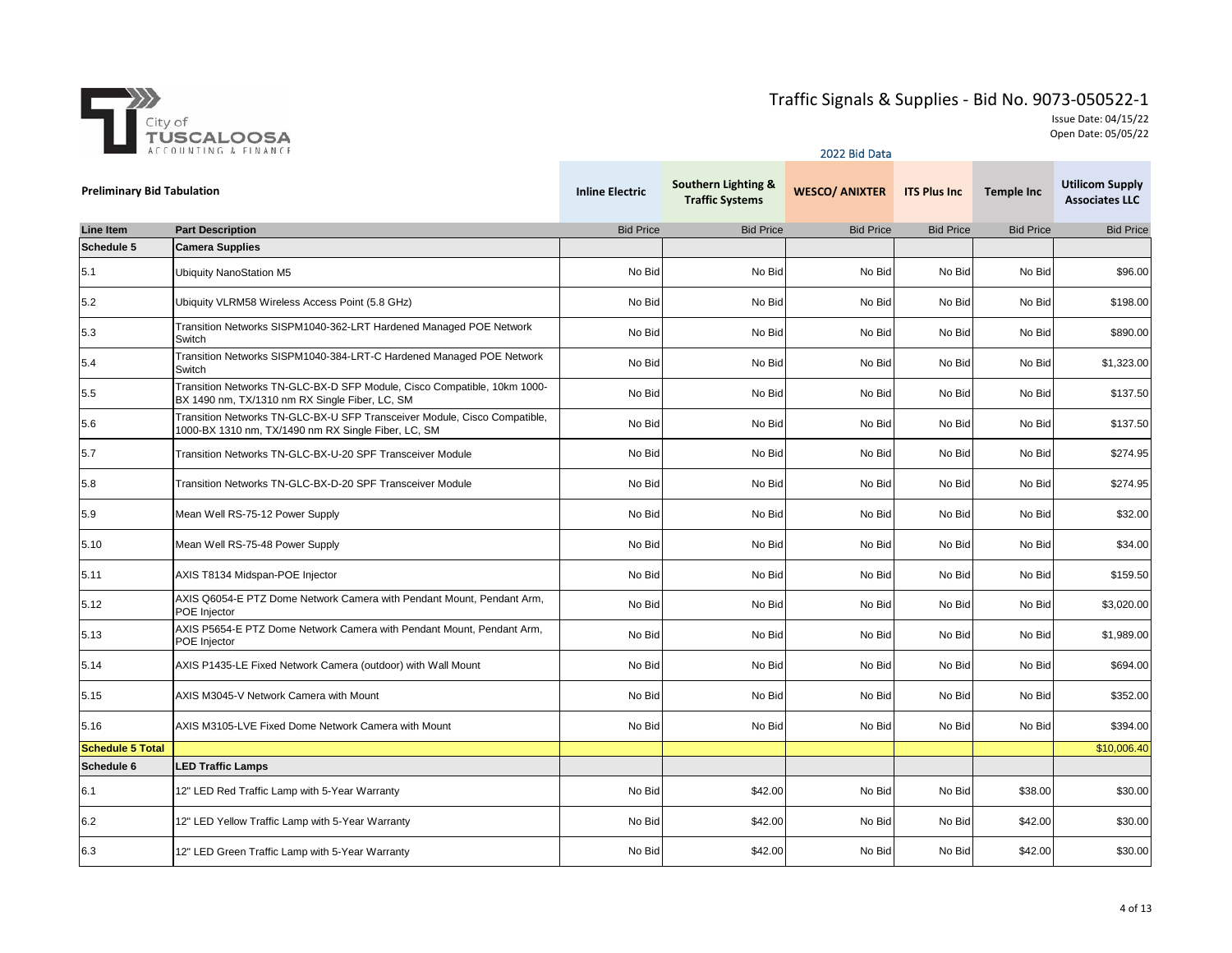

|                                   | ACCOUNTING & FINANCE                                                                                                          |                        | 2022 Bid Data                                            |                       |                     |                   |                                                 |  |
|-----------------------------------|-------------------------------------------------------------------------------------------------------------------------------|------------------------|----------------------------------------------------------|-----------------------|---------------------|-------------------|-------------------------------------------------|--|
| <b>Preliminary Bid Tabulation</b> |                                                                                                                               | <b>Inline Electric</b> | <b>Southern Lighting &amp;</b><br><b>Traffic Systems</b> | <b>WESCO/ ANIXTER</b> | <b>ITS Plus Inc</b> | <b>Temple Inc</b> | <b>Utilicom Supply</b><br><b>Associates LLC</b> |  |
| <b>Line Item</b>                  | <b>Part Description</b>                                                                                                       | <b>Bid Price</b>       | <b>Bid Price</b>                                         | <b>Bid Price</b>      | <b>Bid Price</b>    | <b>Bid Price</b>  | <b>Bid Price</b>                                |  |
| 6.4                               | 12" LED Red Arrow Traffic Lamp with 5-Year Warranty                                                                           | No Bid                 | \$42.00                                                  | No Bid                | No Bid              | \$40.00           | \$35.35                                         |  |
| 6.5                               | 12" LED Yellow Arrow Traffic Lamp with 5-Year Warranty                                                                        | No Bid                 | \$42.00                                                  | No Bid                | No Bid              | \$38.00           | \$35.35                                         |  |
| 6.6                               | 12" LED Green Arrow Traffic Lamp with 5-Year Warranty                                                                         | No Bid                 | \$42.00                                                  | No Bid                | No Bid              | \$43.00           | \$35.35                                         |  |
| <b>Schedule 6 Total</b>           |                                                                                                                               |                        | \$252.00                                                 |                       |                     | \$243.00          | \$196.05                                        |  |
| Schedule 7                        | Pedestrian Signals & Supplies                                                                                                 |                        |                                                          |                       |                     |                   |                                                 |  |
| 7.1                               | 18" Pedestrian Signal, LED w/Countdown Feature, Clamshell Mount Included,<br>Meets ALDOT Specs, City Will Order Left or Right | No Bid                 | \$346.00                                                 | No Bid                | No Bid              | \$403.00          | \$285.00                                        |  |
| 7.2                               | 18" Pedestrian Signal Retrofit, LED w/ Countdown Feature                                                                      | No Bid                 | \$130.00                                                 | No Bid                | No Bid              | \$159.00          | \$118.00                                        |  |
| 7.3                               | BDL3-X Bulldog III Pedestrian Push Button, Complete w/Cup, Black or Yellow                                                    | No Bid                 | No Bid                                                   | No Bid                | No Bid              | \$100.00          | No Bid                                          |  |
| 7.4                               | IN23TNO-X 9x15 IN2 APS Push Button Station, Black or Yellow                                                                   | No Bid                 | No Bid                                                   | No Bid                | No Bid              | \$462.00          | No Bid                                          |  |
| 7.5                               | <b>iCCU-S iCCU Shelf Model</b>                                                                                                | No Bid                 | No Bid                                                   | No Bid                | No Bid              | \$2,428.00        | No Bid                                          |  |
| 7.6                               | iN2-ICB Interconnect Board for iCCU-S                                                                                         | No Bid                 | No Bid                                                   | No Bid                | No Bid              | \$90.00           | No Bid                                          |  |
| 7.7                               | IN2-SDLC-YCABLE SDCL Cable Slitter                                                                                            | No Bid                 | No Bid                                                   | No Bid                | No Bid              | \$93.00           | No Bid                                          |  |
| 7.8                               | 850-217 Standard Cable Harness, 50 Pin                                                                                        | No Bid                 | No Bid                                                   | No Bid                | No Bid              | \$93.00           | No Bid                                          |  |
| 7.9                               | Navigator EN29ANO-X 9x12 EZ Comm APS Push Button Station, Black or Yellow                                                     | No Bid                 | No Bid                                                   | No Bid                | No Bid              | No Bid            | No Bid                                          |  |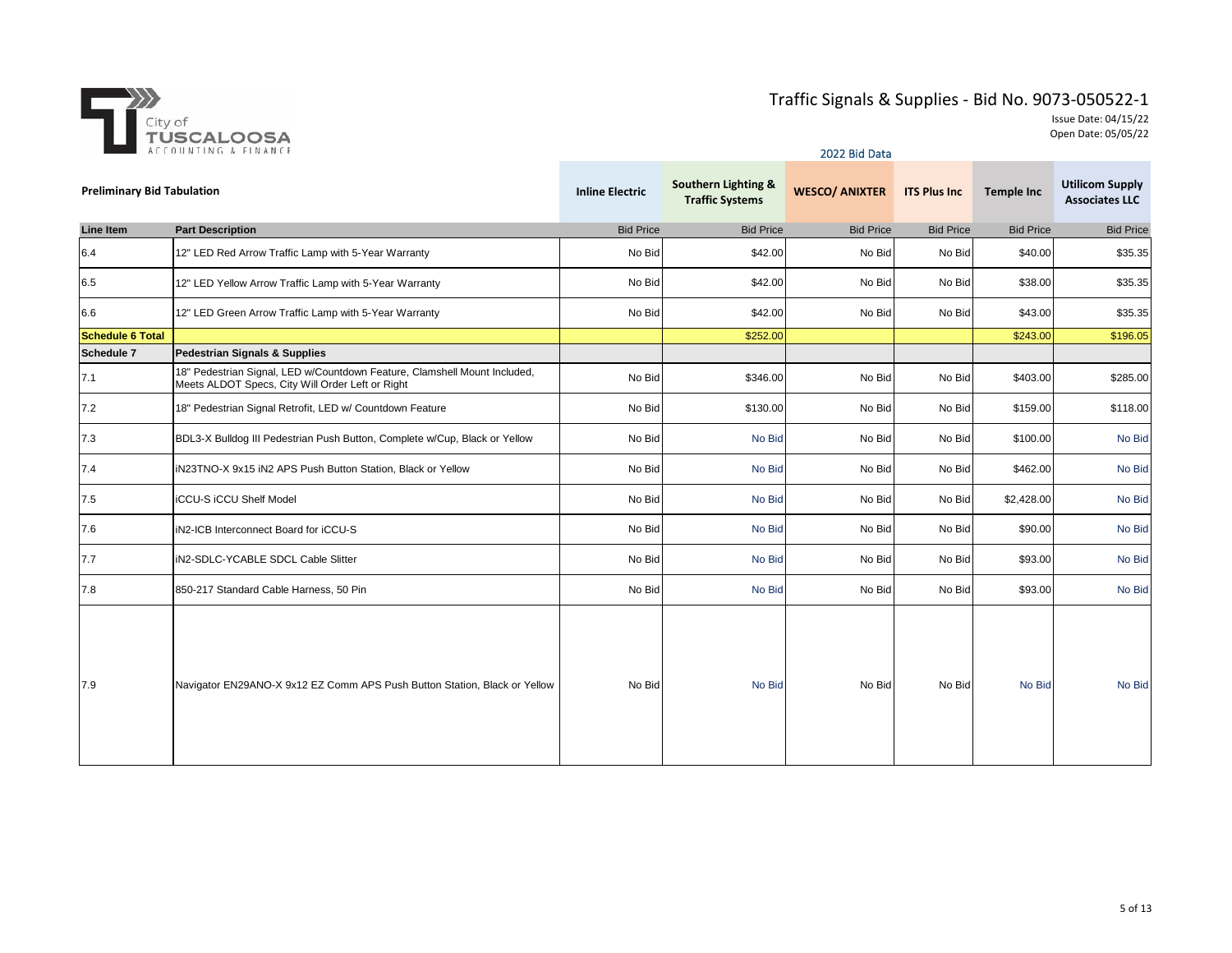

| $\frac{1}{2} \frac{1}{2} \frac{d\theta}{d\theta} = \frac{2\theta \theta}{2} \frac{d\theta}{d\theta}$ | ACCOUNTING & FINANCE                                   | 2022 Bid Data          |                                                          |                       |                     |                   |                                                 |  |
|------------------------------------------------------------------------------------------------------|--------------------------------------------------------|------------------------|----------------------------------------------------------|-----------------------|---------------------|-------------------|-------------------------------------------------|--|
| <b>Preliminary Bid Tabulation</b>                                                                    |                                                        | <b>Inline Electric</b> | <b>Southern Lighting &amp;</b><br><b>Traffic Systems</b> | <b>WESCO/ ANIXTER</b> | <b>ITS Plus Inc</b> | <b>Temple Inc</b> | <b>Utilicom Supply</b><br><b>Associates LLC</b> |  |
| <b>Line Item</b>                                                                                     | <b>Part Description</b>                                | <b>Bid Price</b>       | <b>Bid Price</b>                                         | <b>Bid Price</b>      | <b>Bid Price</b>    | <b>Bid Price</b>  | <b>Bid Price</b>                                |  |
| 7.10                                                                                                 | CCU w/USB & Ethernet Port                              | No Bid                 | No Bid                                                   | No Bid                | No Bid              | No Bid            | No Bid                                          |  |
| 7.11                                                                                                 | Cabinet Control Unit Hardware Kit (1 per CCU required) | No Bid                 | No Bid                                                   | No Bid                | No Bid              | No Bid            | No Bid                                          |  |
| 7.12                                                                                                 | Special Message Recording per Crossing                 | No Bid                 | No Bid                                                   | No Bid                | No Bid              | No Bid            | No Bid                                          |  |
| 7.13                                                                                                 | Cabinet Control Unit Hardware Kit, All Cables 8'       | No Bid                 | No Bid                                                   | No Bid                | No Bid              | No Bid            | No Bid                                          |  |
| <b>Schedule 7 Total</b>                                                                              |                                                        |                        |                                                          |                       |                     |                   |                                                 |  |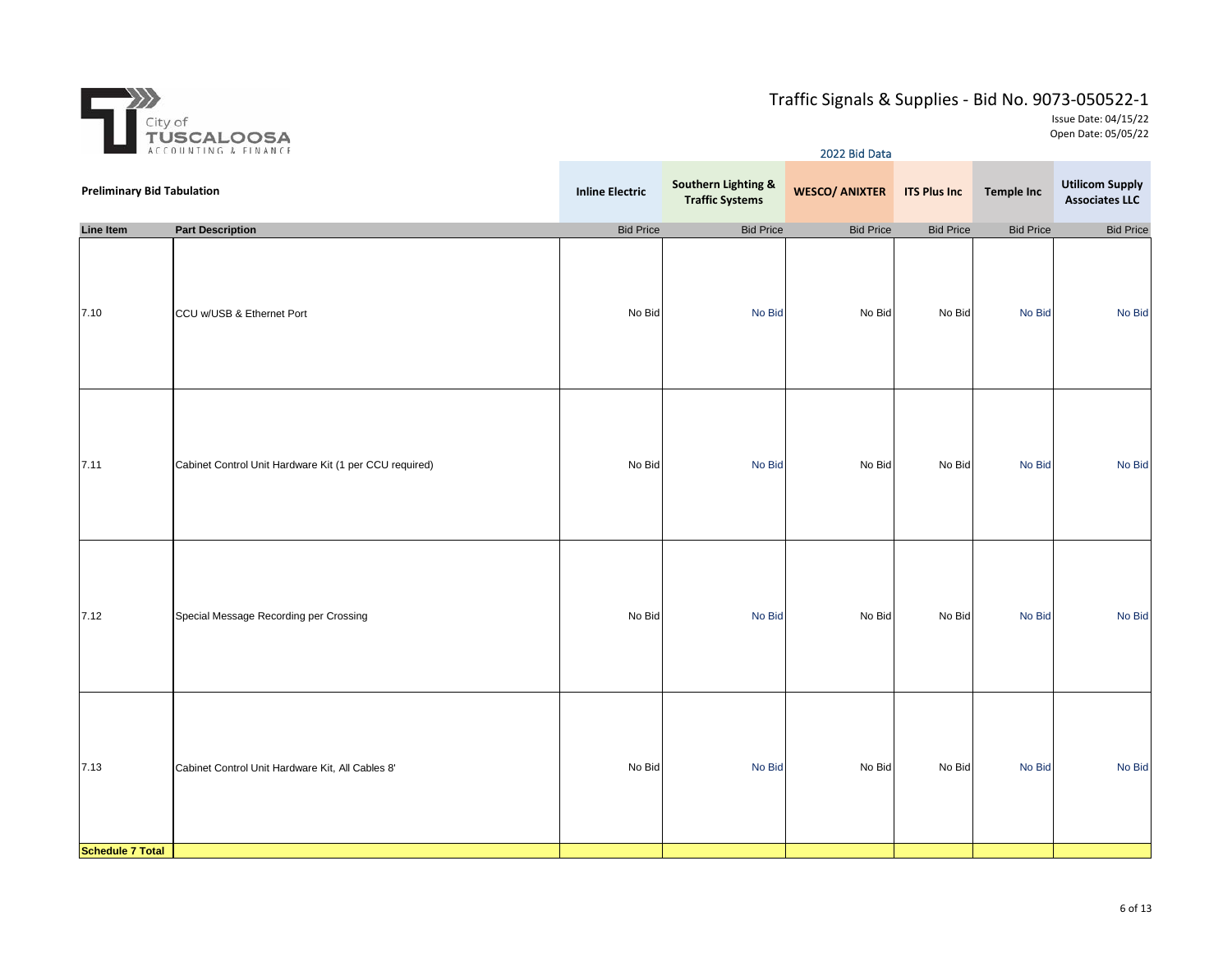

|                                   | ACCOUNTING & FINANCE                                                       | 2022 Bid Data          |                                               |                       |                     |                   |                                                 |  |  |
|-----------------------------------|----------------------------------------------------------------------------|------------------------|-----------------------------------------------|-----------------------|---------------------|-------------------|-------------------------------------------------|--|--|
| <b>Preliminary Bid Tabulation</b> |                                                                            | <b>Inline Electric</b> | Southern Lighting &<br><b>Traffic Systems</b> | <b>WESCO/ ANIXTER</b> | <b>ITS Plus Inc</b> | <b>Temple Inc</b> | <b>Utilicom Supply</b><br><b>Associates LLC</b> |  |  |
| Line Item                         | <b>Part Description</b>                                                    | <b>Bid Price</b>       | <b>Bid Price</b>                              | <b>Bid Price</b>      | <b>Bid Price</b>    | <b>Bid Price</b>  | <b>Bid Price</b>                                |  |  |
| Schedule 8                        | <b>ILED Outdoor Luminaires</b>                                             |                        |                                               |                       |                     |                   |                                                 |  |  |
| 8.1                               | Philips Lumec RFL-145W64LED4K-G2-R3M-HVU-DMG-NRC-GY3 480V<br>Luminaire     | \$400.28               | No Bid                                        | No Bid                | No Bid              | No Bid            | No Bid                                          |  |  |
| 8.2                               | Philips Lumec RFL-145W64LED4K-G2-R3M-UNV-DMG-NRC-GY3 120-277V<br>Luminaire | \$385.52               | No Bid                                        | No Bid                | No Bid              | No Bid            | No Bid                                          |  |  |
| <b>Schedule 8 Total</b>           |                                                                            | \$785.80               |                                               |                       |                     |                   |                                                 |  |  |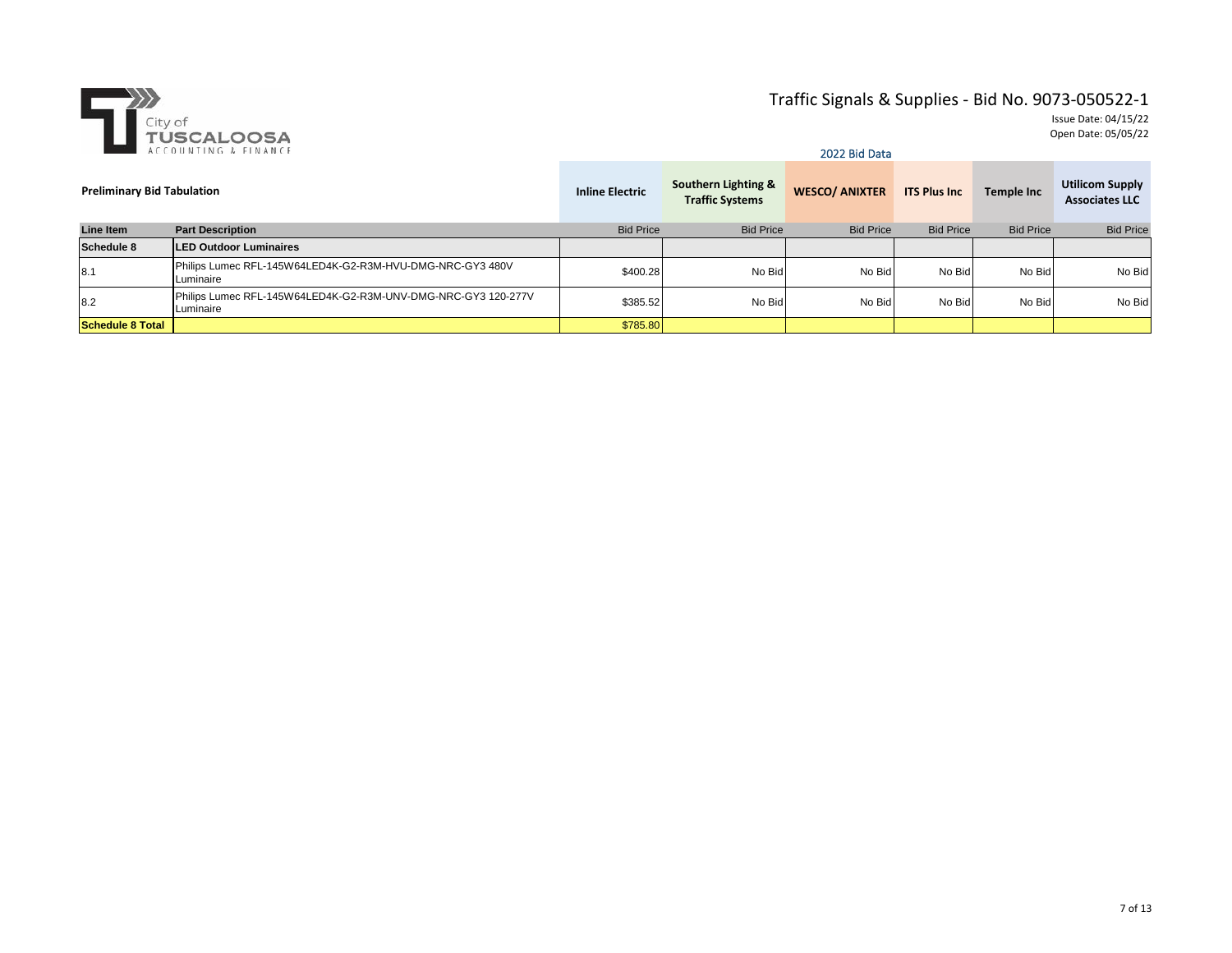

|                                   | ACCOUNTING & FINANCE                                                                                          | 2022 Bid Data          |                                               |                       |                     |                   |                                                 |  |  |
|-----------------------------------|---------------------------------------------------------------------------------------------------------------|------------------------|-----------------------------------------------|-----------------------|---------------------|-------------------|-------------------------------------------------|--|--|
| <b>Preliminary Bid Tabulation</b> |                                                                                                               | <b>Inline Electric</b> | Southern Lighting &<br><b>Traffic Systems</b> | <b>WESCO/ ANIXTER</b> | <b>ITS Plus Inc</b> | <b>Temple Inc</b> | <b>Utilicom Supply</b><br><b>Associates LLC</b> |  |  |
| <b>Line Item</b>                  | <b>Part Description</b>                                                                                       | <b>Bid Price</b>       | <b>Bid Price</b>                              | <b>Bid Price</b>      | <b>Bid Price</b>    | <b>Bid Price</b>  | <b>Bid Price</b>                                |  |  |
| Schedule 9                        | <b>Illuminated LED Street Signs</b>                                                                           |                        |                                               |                       |                     |                   |                                                 |  |  |
| 9.1                               | 4' Width Temple Edge-Lit Internally Illuminated LED Street Sign with Astro-Brac<br>Mast Arm Mounting Hardware | No Bid                 | No Bid                                        | No Bid                | No Bid              | \$1,255.00        | No Bid                                          |  |  |
| 9.2                               | 5' Width Temple Edge-Lit Internally Illuminated LED Street Sign with Astro-Brac<br>Mast Arm Mounting Hardware | No Bid                 | No Bid                                        | No Bid                | No Bid              | \$1.394.00        | No Bid                                          |  |  |
| 9.3                               | 6' Width Temple Edge-Lit Internally Illuminated LED Street Sign with Astro-Brac<br>Mast Arm Mounting Hardware | No Bid                 | No Bid                                        | No Bid                | No Bid              | \$1,538.00        | No Bid                                          |  |  |
| 9.4                               | 7' Width Temple Edge-Lit Internally Illuminated LED Street Sign with Astro-Brac<br>Mast Arm Mounting Hardware | No Bid                 | No Bid                                        | No Bid                | No Bid              | \$1,682.00        | No Bid                                          |  |  |
| 9.5                               | 8' Width Temple Edge-Lit Internally Illuminated LED Street Sign with Astro-Brac<br>Mast Arm Mounting Hardware | No Bid                 | No Bid                                        | No Bid                | No Bid              | \$1,742.00        | No Bid                                          |  |  |
| <b>Schedule 9 Total</b>           |                                                                                                               |                        |                                               |                       |                     | \$7,611.00        |                                                 |  |  |
| Schedule 10                       | <b>Traficam/Trafisense/Traficon System Components</b>                                                         |                        |                                               |                       |                     |                   |                                                 |  |  |
| 10.1                              | TrafiCam Camera Narrow Angle 10-6091A                                                                         | No Bid                 | No Bid                                        | No Bid                | \$7,995.00          | No Bid            | \$1,595.00                                      |  |  |
| 10.2                              | Traficam Camera Wide Angle 10-6090A                                                                           | No Bid                 | No Bid                                        | No Bid                | \$7,995.00          | No Bid            | \$1,595.00                                      |  |  |
| 10.3                              | TrafiCam 1TI 1-Channel Term Board                                                                             | No Bid                 | No Bid                                        | No Bid                | No Bid              | No Bid            | \$649.00                                        |  |  |
| 10.4                              | TrafiCam 4TI Ethernet Edge 4-Channel Term Board (7250-188)                                                    | No Bid                 | No Bid                                        | No Bid                | No Bid              | No Bid            | \$550.00                                        |  |  |
| 10.5                              | TrafiCam Belden 9402 Cable - 1000' Reel                                                                       | No Bid                 | No Bid                                        | No Bid                | No Bid              | No Bid            | \$695.00                                        |  |  |
| 10.6                              | TrafiCam x-stream BPL Camera, Wide Angle (7250-177)                                                           | No Bid                 | No Bid                                        | No Bid                | No Bid              | No Bid            | \$3,560.00                                      |  |  |
| 10.7                              | TrafiCam x-stream BPL Camera, Narrow Angle (7250-173)                                                         | No Bid                 | No Bid                                        | No Bid                | No Bid              | No Bid            | \$3,560.00                                      |  |  |
| 10.8                              | TrafiCon x-stream Edge Card (7250-320)                                                                        | No Bid                 | No Bid                                        | No Bid                | No Bid              | No Bid            | \$1,060.00                                      |  |  |
| 10.9                              | TrafiSense BPL 7.5 mm Wide Angle Thermal Camera/Sensor (7250-348)                                             | No Bid                 | No Bid                                        | No Bid                | No Bid              | No Bid            | \$4,855.00                                      |  |  |
| 10.10                             | TrafiSense BPL 9 mm Medium Angle Thermal Camera/Sensor (7250-334)                                             | No Bid                 | No Bid                                        | No Bid                | No Bid              | No Bid            | \$4,855.00                                      |  |  |
| 10.11                             | TrafiSense BPL 13 mm Narrow Angle Thermal Camera/Sensor (7250-324)                                            | No Bid                 | No Bid                                        | No Bid                | No Bid              | No Bid            | \$4,855.00                                      |  |  |
| 10.12                             | TrafiCon VIP3D.1s Vehicle Presense/Data Detector                                                              | No Bid                 | No Bid                                        | No Bid                | No Bid              | No Bid            | \$2,270.00                                      |  |  |
| 10.13                             | TrafiCon VIP3D.2s Vehicle Presense/Data Detector                                                              | No Bid                 | No Bid                                        | No Bid                | No Bid              | No Bid            | \$3,480.00                                      |  |  |
| 10.14                             | 4TI 4-Channel Termination Board, P/N 7250-176                                                                 | No Bid                 | No Bid                                        | No Bid                | No Bid              | No Bid            | \$1,125.00                                      |  |  |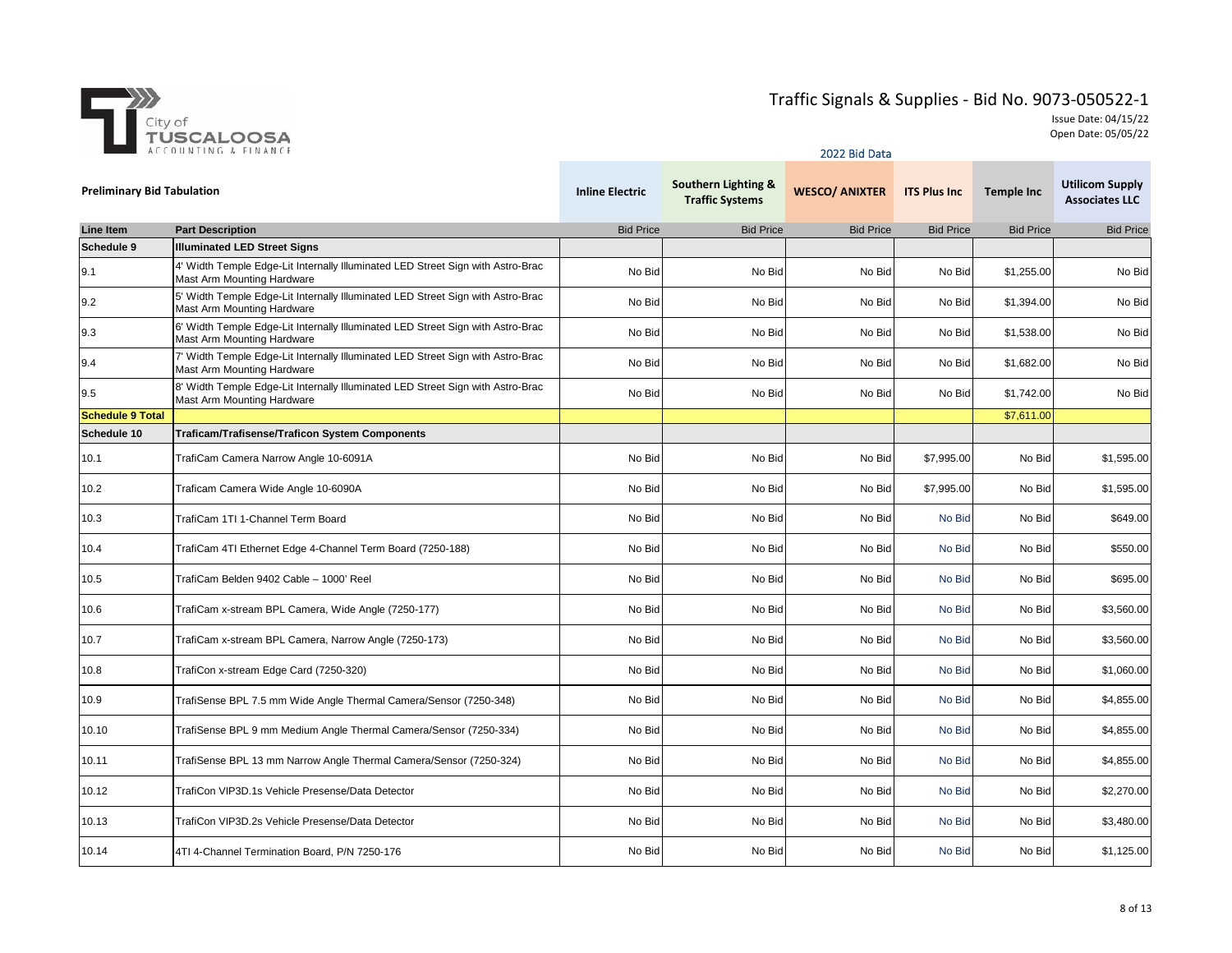

|                                   |                                                                |                        |                                               | 2022 Bid Data         |                     |                   |                                                 |
|-----------------------------------|----------------------------------------------------------------|------------------------|-----------------------------------------------|-----------------------|---------------------|-------------------|-------------------------------------------------|
| <b>Preliminary Bid Tabulation</b> |                                                                | <b>Inline Electric</b> | Southern Lighting &<br><b>Traffic Systems</b> | <b>WESCO/ ANIXTER</b> | <b>ITS Plus Inc</b> | <b>Temple Inc</b> | <b>Utilicom Supply</b><br><b>Associates LLC</b> |
| <b>Line Item</b>                  | <b>Part Description</b>                                        | <b>Bid Price</b>       | <b>Bid Price</b>                              | <b>Bid Price</b>      | <b>Bid Price</b>    | <b>Bid Price</b>  | <b>Bid Price</b>                                |
| <b>Schedule 10 Total</b>          |                                                                |                        |                                               |                       |                     |                   | \$34,704.00                                     |
| Schedule 11                       | <b>Wireless Vehicle Detection</b>                              |                        |                                               |                       |                     |                   |                                                 |
| 11.1                              | FLEX-CTRL-M-E FlexControl Module Enhanced                      | No Bid                 | No Bid                                        | No Bid                | No Bid              | \$1,987.00        | No Bid                                          |
| 11.2                              | FLEX-CTRL-ACC-3 FlexControl Power Supply w/Power Cords         | No Bid                 | No Bid                                        | No Bid                | No Bid              | \$130.00          | No Bid                                          |
| 11.3                              | APCC-M-E APCC Module w/Enhanced Ethernet                       | No Bid                 | No Bid                                        | No Bid                | No Bid              | \$3,715.00        | No Bid                                          |
| 11.4                              | APCC-SPP APCC Serial Port Protocol (Digital Radio)             | No Bid                 | No Bid                                        | No Bid                | No Bid              | \$907.00          | No Bid                                          |
| 11.5                              | APCC-ACC-1 APCC Accessory, Isolator                            | No Bid                 | No Bid                                        | No Bid                | No Bid              | \$315.00          | No Bid                                          |
| 11.6                              | RP240-BH-LL-2 Long-Life Repeater                               | No Bid                 | No Bid                                        | No Bid                | No Bid              | \$1,990.00        | No Bid                                          |
| 11.7                              | FLEX-RP-B-LL-2 FLEX Long-Life Repeater                         | No Bid                 | No Bid                                        | No Bid                | No Bid              | \$2,605.00        | No Bid                                          |
| 11.8                              | FLEX-RPT3-SLR FlexRepeat3 Solar Repeater                       | No Bid                 | No Bid                                        | No Bid                | No Bid              | \$2,302.00        | No Bid                                          |
| 11.9                              | FLEX-ANT-1 Standard External Antenna                           | No Bid                 | No Bid                                        | No Bid                | No Bid              | \$174.00          | No Bid                                          |
| 11.10                             | FLEX-ANT-2 Long Range External Antenna                         | No Bid                 | No Bid                                        | No Bid                | No Bid              | \$269.00          | No Bid                                          |
| 11.11                             | <b>KIT-MTG Universal Mounting Bracket</b>                      | No Bid                 | No Bid                                        | No Bid                | No Bid              | \$143.00          | No Bid                                          |
| 11.12                             | CC240 Contact Closure Master Card                              | No Bid                 | No Bid                                        | No Bid                | No Bid              | \$630.00          | No Bid                                          |
| 11.13                             | EX240 Extension Card                                           | No Bid                 | No Bid                                        | No Bid                | No Bid              | \$360.00          | No Bid                                          |
| 11.14                             | CC-ACC AccessBox for Contact Closure Master Card               | No Bid                 | No Bid                                        | No Bid                | No Bid              | \$128.00          | No Bid                                          |
| 11.15                             | VSN240-F-2 FlexMag Flush Wireless Sensor                       | No Bid                 | No Bid                                        | No Bid                | No Bid              | \$530.00          | No Bid                                          |
| 11.16                             | VSN240-M-2 MicroRadar Flush-Mount Sensor (Bicycle Application) | No Bid                 | No Bid                                        | No Bid                | No Bid              | \$553.00          | No Bid                                          |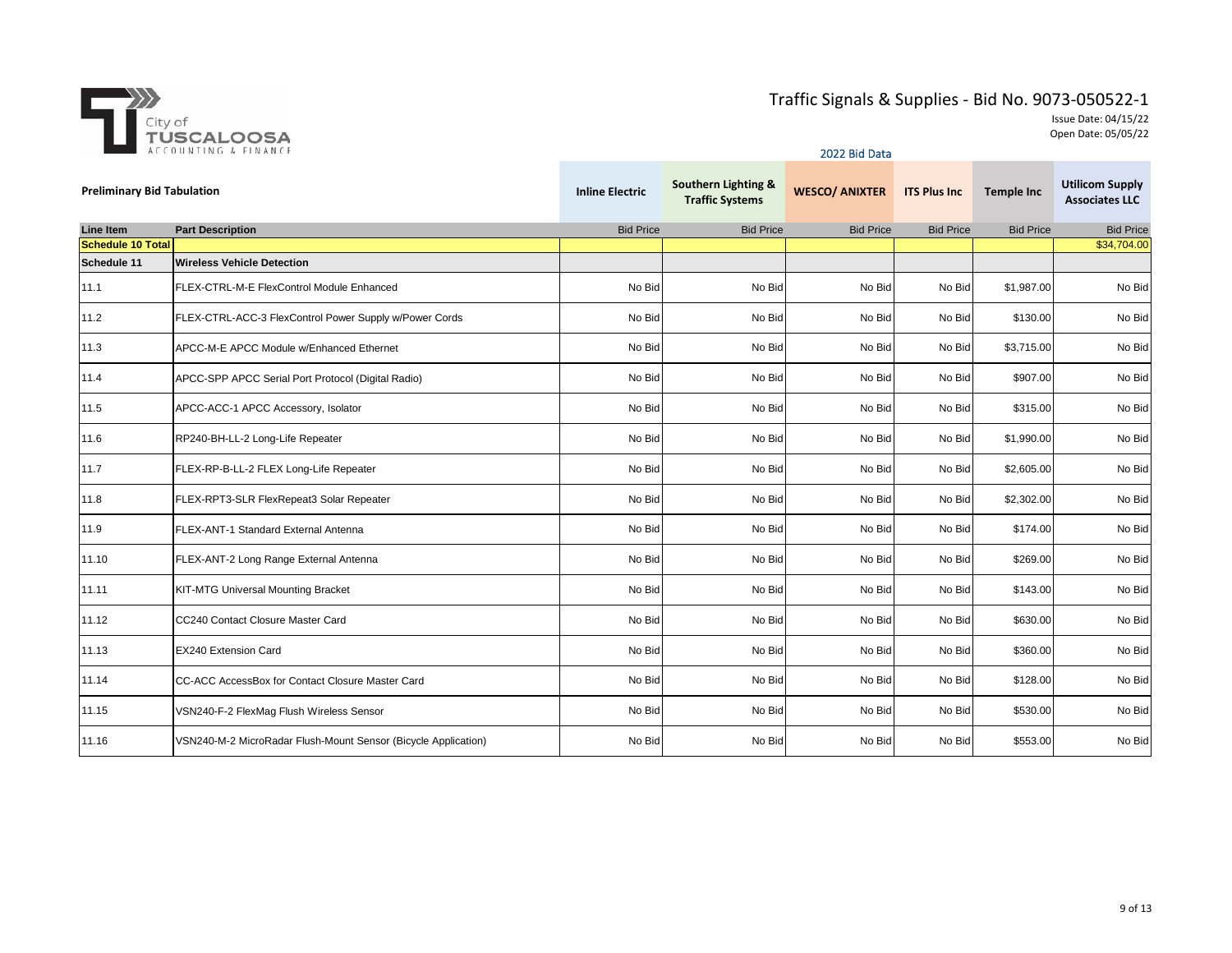

|                                   | ACCOUNTING & FINANCE                                 | 2022 Bid Data          |                                                          |                       |                     |                   |                                                 |  |
|-----------------------------------|------------------------------------------------------|------------------------|----------------------------------------------------------|-----------------------|---------------------|-------------------|-------------------------------------------------|--|
| <b>Preliminary Bid Tabulation</b> |                                                      | <b>Inline Electric</b> | <b>Southern Lighting &amp;</b><br><b>Traffic Systems</b> | <b>WESCO/ ANIXTER</b> | <b>ITS Plus Inc</b> | <b>Temple Inc</b> | <b>Utilicom Supply</b><br><b>Associates LLC</b> |  |
| Line Item                         | <b>Part Description</b>                              | <b>Bid Price</b>       | <b>Bid Price</b>                                         | <b>Bid Price</b>      | <b>Bid Price</b>    | <b>Bid Price</b>  | <b>Bid Price</b>                                |  |
| 11.17                             | One Case M-PP-450 Epoxy w/M-SM-750 Mixing/Pour Tubes | No Bid                 | No Bid                                                   | No Bid                | No Bid              | \$69.00           | No Bid                                          |  |
| Schedule 11 Total                 |                                                      |                        |                                                          |                       |                     | \$16,807.00       |                                                 |  |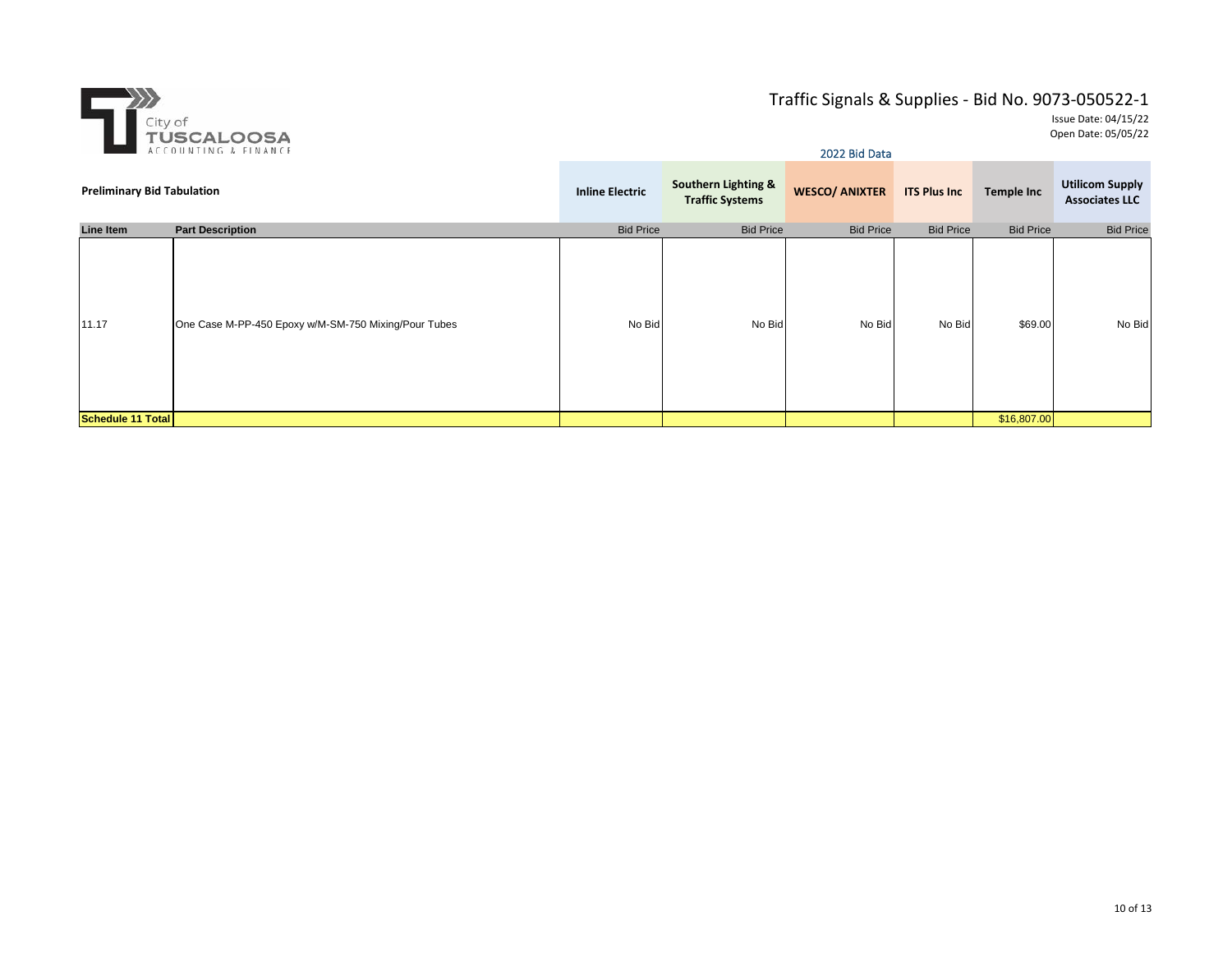

|                                   | ACCOUNTING & FINANCE                                                                                 | 2022 Bid Data          |                                               |                       |                     |                   |                                                 |  |
|-----------------------------------|------------------------------------------------------------------------------------------------------|------------------------|-----------------------------------------------|-----------------------|---------------------|-------------------|-------------------------------------------------|--|
| <b>Preliminary Bid Tabulation</b> |                                                                                                      | <b>Inline Electric</b> | Southern Lighting &<br><b>Traffic Systems</b> | <b>WESCO/ ANIXTER</b> | <b>ITS Plus Inc</b> | <b>Temple Inc</b> | <b>Utilicom Supply</b><br><b>Associates LLC</b> |  |
| Line Item                         | <b>Part Description</b>                                                                              | <b>Bid Price</b>       | <b>Bid Price</b>                              | <b>Bid Price</b>      | <b>Bid Price</b>    | <b>Bid Price</b>  | <b>Bid Price</b>                                |  |
| Schedule 12                       | <b>Miscellaneous Traffic Signal Supplies</b>                                                         |                        |                                               |                       |                     |                   |                                                 |  |
| 12.1                              | 12 Gauge USE Copper Stranded Wire (price per linear foot)                                            | No Bid                 | No Bid                                        | No Bid                | No Bid              | No Bid            | No Bid                                          |  |
| 12.2                              | Signal Cable, IMSA 20-1, #14, 7 Conductor, Stranded Copper (price per linear<br>foot)                | No Bid                 | No Bid                                        | No Bid                | No Bid              | No Bid            | No Bid                                          |  |
| 12.3                              | 3/8" Guy Cable, Galvanized (price per linear foot), No Minimum Purchase<br>Requirements              | No Bid                 | No Bid                                        | No Bid                | No Bid              | No Bid            | No Bid                                          |  |
| 12.4                              | 1/4" Guy Cable, Galvanized (price per linear foot), No Minimum Purchase<br>Requirements              | No Bid                 | No Bid                                        | No Bid                | No Bid              | No Bid            | No Bid                                          |  |
| 12.5                              | Lead-in Cable, IMSA 50-2, #14 (price per linear foot)                                                | No Bid                 | No Bid                                        | No Bid                | No Bid              | No Bid            | No Bid                                          |  |
| 12.6                              | One Case - Traffic Loop Sealant, Sausage Tube, Must Be ALDOT Approved                                | No Bid                 | No Bid                                        | No Bid                | No Bid              | \$450.00          | \$575.00                                        |  |
| 12.7                              | EDI Oracle S1E Series - Single Channel Shelf Mount Detector, Must Meet Current<br><b>ALDOT Specs</b> | No Bid                 | No Bid                                        | No Bid                | No Bid              | \$260.00          | No Bid                                          |  |
| 12.8                              | Card Rack EDI Oracle 4E Series - Quad Channel                                                        | No Bid                 | No Bid                                        | No Bid                | No Bid              | \$332.00          | No Bid                                          |  |
| 12.9                              | Card Rack EDI Oracle 4H Series - Quad Channel 1/2 Width                                              | No Bid                 | No Bid                                        | No Bid                | No Bid              | \$323.00          | No Bid                                          |  |
| 12.10                             | MMU2-16LEip w/Ethernet Port Smart Monitor                                                            | No Bid                 | No Bid                                        | No Bid                | No Bid              | \$1,007.00        | No Bid                                          |  |
| 12.11                             | SMM-12LEC                                                                                            | No Bid                 | No Bid                                        | No Bid                | No Bid              | \$900.00          | No Bid                                          |  |
| 12.12                             | Buss KTK 3 Amp 600 Volt Midget Fuses - Price Each for a Minimum Purchase<br>Qty of 100               | No Bid                 | No Bid                                        | No Bid                | No Bid              | No Bid            | No Bid                                          |  |
| 12.13                             | Buss Fuse Holders, Part # HEB-LW-RYA                                                                 | No Bid                 | No Bid                                        | No Bid                | No Bid              | No Bid            | No Bid                                          |  |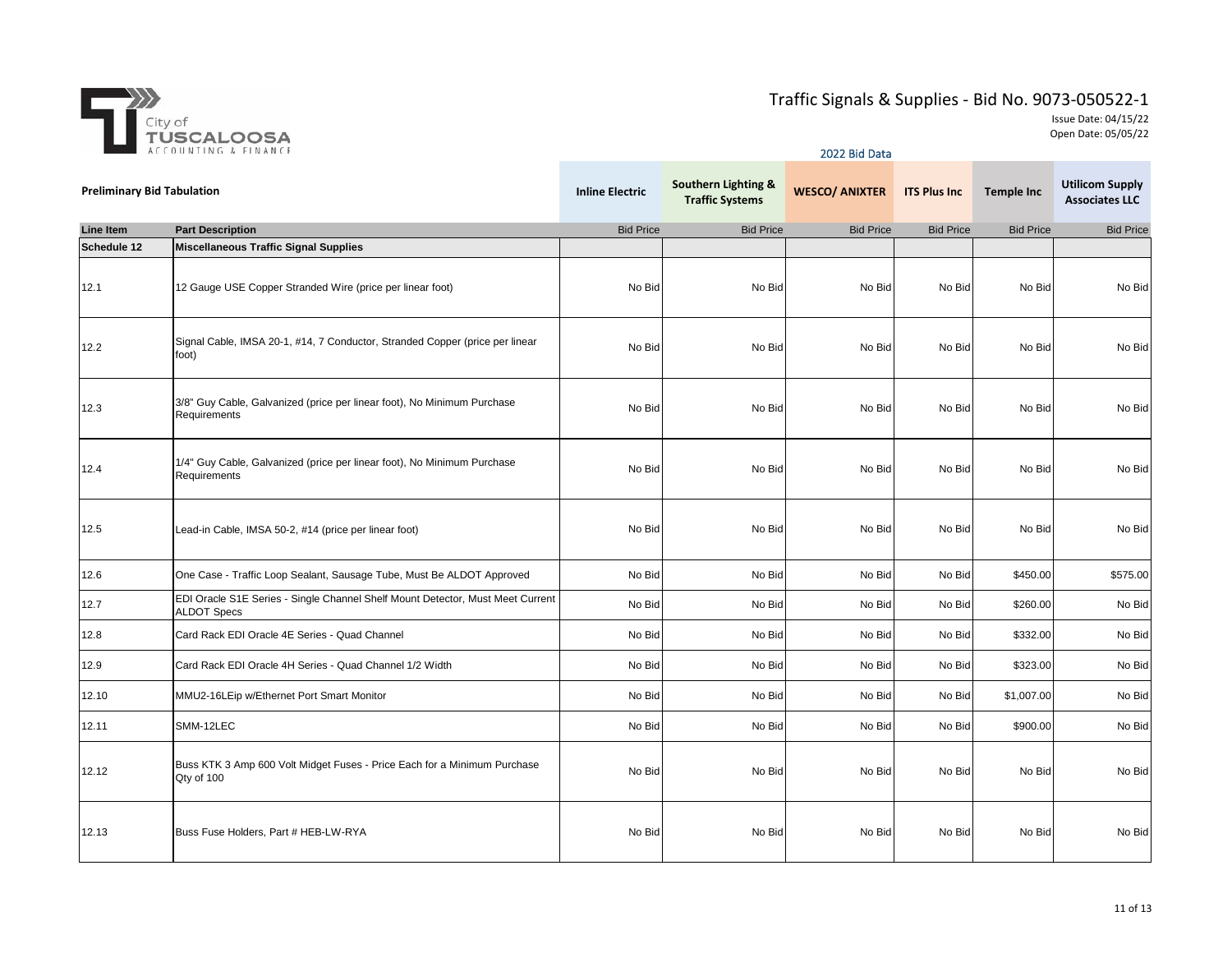

|                                   | ACCOUNTING & FINANCE                                                                                                                                | 2022 Bid Data          |                                                          |                       |                     |                   |                                                 |  |  |
|-----------------------------------|-----------------------------------------------------------------------------------------------------------------------------------------------------|------------------------|----------------------------------------------------------|-----------------------|---------------------|-------------------|-------------------------------------------------|--|--|
| <b>Preliminary Bid Tabulation</b> |                                                                                                                                                     | <b>Inline Electric</b> | <b>Southern Lighting &amp;</b><br><b>Traffic Systems</b> | <b>WESCO/ ANIXTER</b> | <b>ITS Plus Inc</b> | <b>Temple Inc</b> | <b>Utilicom Supply</b><br><b>Associates LLC</b> |  |  |
| <b>Line Item</b>                  | <b>Part Description</b>                                                                                                                             | <b>Bid Price</b>       | <b>Bid Price</b>                                         | <b>Bid Price</b>      | <b>Bid Price</b>    | <b>Bid Price</b>  | <b>Bid Price</b>                                |  |  |
| 12.14                             | Traffic Signal Housing (Housing w/No Lens, Reflectors, Etc.), 3 Section, Including<br>Visors & Span Wire Hanger. Must Be ALDOT Approved.            | No Bid                 | No Bid                                                   | No Bid                | No Bid              | \$269.00          | \$305.00                                        |  |  |
| 12.15                             | 8-Phase NEMA Traffic Signal Controller Mechanism, Eagle M-60 Version or<br>Greater, Complete with Fiber Modem Communications                        | No Bid                 | No Bid                                                   | No Bid                | No Bid              | \$3,100.00        | No Bid                                          |  |  |
| 12.16                             | Econolite Cobalt C controller, Shelf Mount, EOS software -<br>COBC20100000000000                                                                    | No Bid                 | \$3,025.00                                               | No Bid                | No Bid              | No Bid            | No Bid                                          |  |  |
| 12.17                             | Traffic Signal Uninterrupted Power Supply, Alpha FXM 1100, Housed in SE48-<br>1616 Cabinet, to Include 100XTV 12V, AlphaCell Batteries & AlphaGuard | No Bid                 | No Bid                                                   | No Bid                | No Bid              | \$4,697.00        | No Bid                                          |  |  |
| 12.18                             | Fiberglass/Polymer Concrete Flush Mount Pull Boxes, 20K # Load Rating, 12" W x<br>12" L x 18" D                                                     | \$92.00                | No Bid                                                   | No Bid                | No Bid              | No Bid            | No Bid                                          |  |  |
| 12.19                             | Al-500-086-02 Glance Preempt/Priority FMU2 4G Video w/4-Port Switch                                                                                 | No Bid                 | No Bid                                                   | No Bid                | No Bid              | \$4,774.00        | No Bid                                          |  |  |
| 12.20                             | Al-500-0066 Glance Preempt & Priority Vehicle Monitoring Unit                                                                                       | No Bid                 | No Bid                                                   | No Bid                | No Bid              | \$4,653.00        | No Bid                                          |  |  |
| 12.21                             | Al-500-068 Glance Preempt/Priority Gate Opener                                                                                                      | No Bid                 | No Bid                                                   | No Bid                | No Bid              | \$3,947.00        | No Bid                                          |  |  |
| 12.22                             | Al-500-071 Glance School Time Clock & Connectivity Package                                                                                          | No Bid                 | No Bid                                                   | No Bid                | No Bid              | \$2,458.00        | No Bid                                          |  |  |
| 12.23                             | Al-300-021 Glance Indoor Sensor (Parking)                                                                                                           | No Bid                 | No Bid                                                   | No Bid                | No Bid              | No Bid            | No Bid                                          |  |  |
| 12.24                             | Al-500-066 Glance Indoor Sensor Cables 12' (Parking)                                                                                                | No Bid                 | No Bid                                                   | No Bid                | No Bid              | No Bid            | No Bid                                          |  |  |
| 12.25                             | Al-300-025 Glance Zone Board (Parking)                                                                                                              | No Bid                 | No Bid                                                   | No Bid                | No Bid              | No Bid            | No Bid                                          |  |  |
| 12.26                             | Al-300-027 Glance 200mm Advisor (Parking)                                                                                                           | No Bid                 | No Bid                                                   | No Bid                | No Bid              | No Bid            | No Bid                                          |  |  |
| 12.27                             | Al-300-028 Glance 300mm Advisor (Parking)                                                                                                           | No Bid                 | No Bid                                                   | No Bid                | No Bid              | No Bid            | No Bid                                          |  |  |